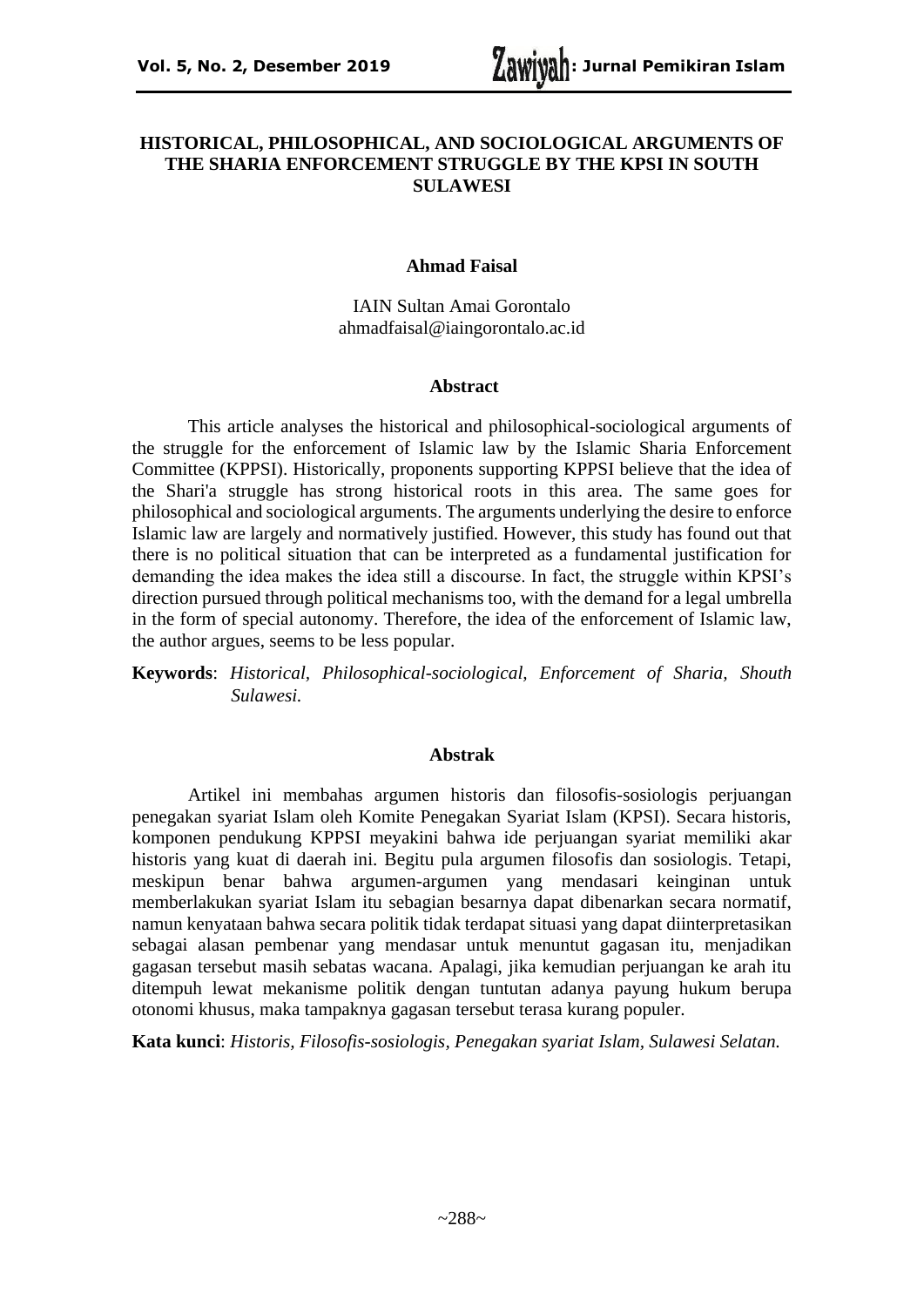## **Introduction**

Ideologically-theologically, Muslims believe in the holistic nature of Islam. Some people even believe that Islam includes a total way of life, which later the body is stated in the Shari'a. Therefore, for some Muslims, Islamic law is believed to be a unified totality, which offers a solution to all the problems of life.<sup>1</sup>

One of the implications of such a holistic view is the birth of a tendency to understand Islamic law literally. In fact, in reality, such a trend has been developed so far that it gave birth to a tendency to emphasize the legal and formal aspects of the idealism of Islamic teachings. For this reason, in the context of history, it is not too surprising if groups and trends emerge among the Muslim community who want to base their entire social, economic and political framework on Islamic teachings exclusively.<sup>2</sup>

The desire to uphold Islamic law, both through political channels and legal constitutions and through physical struggles against the legitimate government, has become part of a long history of the struggle of Muslims in Indonesia.<sup>3</sup> Whether it was by chance or not, in fact, the forms of thought and practice developed by thinkers and activists supporting the idea of upholding Islamic law are always thick with legalistic and formalistic nuances.

The fall of the New Order regime on May 21, 1998, seemed to provide an opportunity again for the emergence of old ideas, such as those that were developed in the 1940s to the 1960s. For this reason, in the amendment process of the 1945 Constitution that began in the 1999 General Session of the MPR and the 2000 Annual Session of the

 $<sup>1</sup>$  As an expression of such beliefs, some Muslims hold that Islamic law includes three "d" namely:</sup> *din* (religion); *dunya'* (the world); and *dawlah* (the state), see Nazih Ayyubi, *Political Islam: Religion and Politics in the World Arab*, p. 63-64, in Din Syamsuddin, "Islam dan Politik Era Orde Baru," *Kata Pengantar* (Jakarta: Logos Wacana Ilmu, 2001), p. x; Muhammad Yusuf Musa, *Nizhâm al-Hukm fî al-Islâm* (Kairo: Dâr al-Kitâb al-'Arabî, 1963), p. 18.

<sup>2</sup> Expressions with such tendencies can be found in various symbolic terms that are currently popular, such as Islamic Revivalism, Islamic Awakening, Islamic Revolution or Islamic Fundamentalism. In Arkoun's view, such movements are consciously supported by groups who enjoy favourable social and economic positions so that they are willing to compromise and adopt conservative Islamic views because they do not have access to the modernity of thought. See Mohammed Arkoun, "The Concepts of Authority in Islamic Thought," in Klauss Ferdinand and Mehdi Mozaffari (eds.), *Islam: State and Society* (London: Curzon Press, 1988), p. 70-71.

<sup>3</sup> Complementary descriptions of it can be read, for example: Ahmad Syafi'i Maarif: *Islam dan Masalah Kenegaraan: Studi tentang Percaturan dalam Konstituante* (Jakarta: LP3ES, 1985); B.J. Boland, *The Struggle of Islam in Modern Indonesia* (The Hague: Martinus Nijhoff, 1971); Bahtiar Effendy, *Islam dan Negara: Transformasi Pemikiran dan Praktik Politik Islam di Indonesia* (Jakarta: Paramadina, 1998); Deliar Noer, *Partai Islam di Pentas Nasional 1945-1965* (Jakarta: Pustaka Utama Graffiti, 1987), and soon.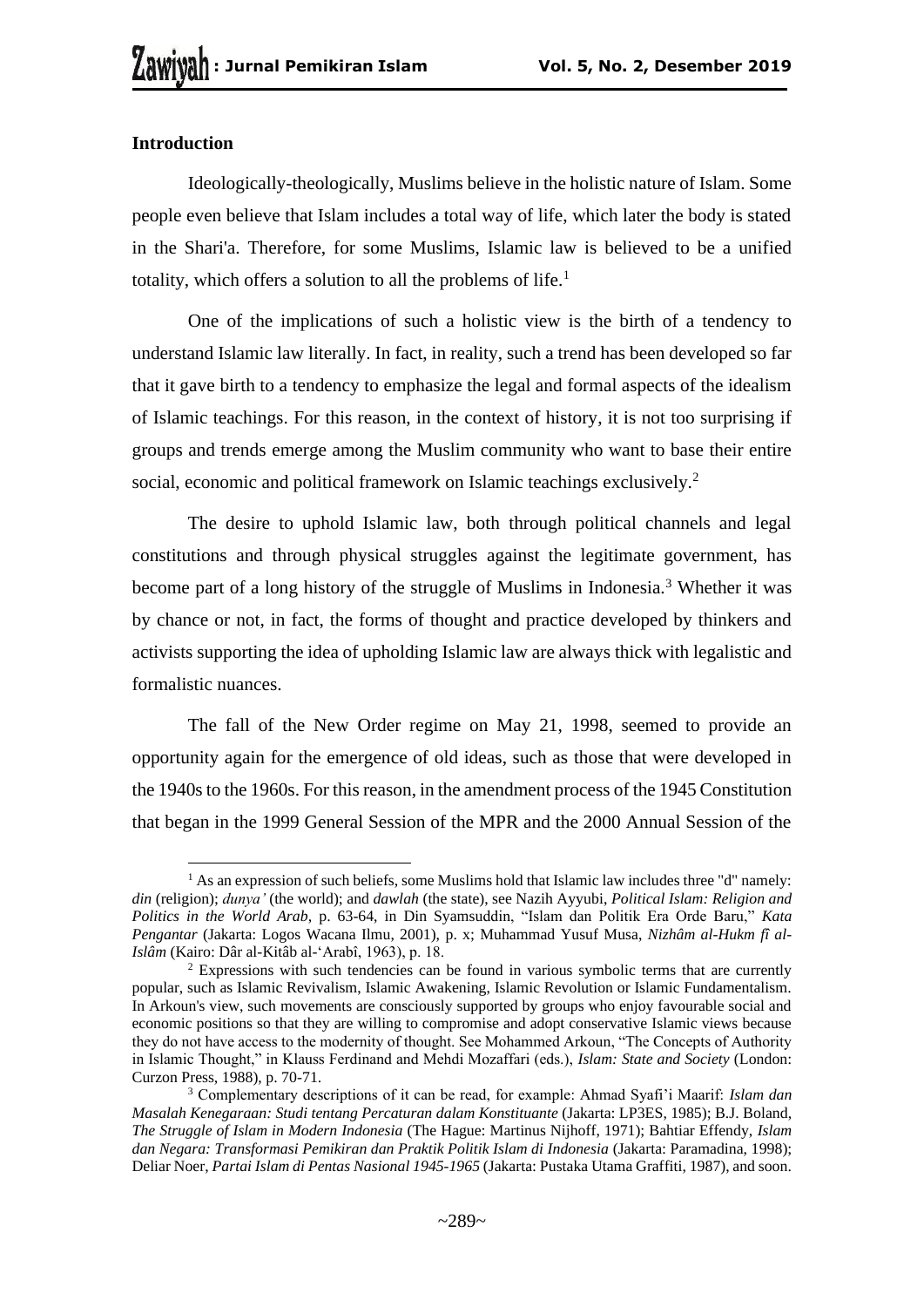MPR, for example, there was another very strong attraction between groups wishing to reinstate the Jakarta Charter with other groups who had different views. In the community too, the demands to formally enforce Islamic law began to be voiced by several Muslim groups in various regions.<sup>4</sup> In the community too, the demand to formally enforce Islamic law began to be voiced by several Muslim groups<sup>5</sup> in various regions.<sup>6</sup>

In South Sulawesi, the idea was rolled out by the Islamic Sharia Enforcement Preparation Committee (*Komite Persiapan Penegakan Syariat Islam* - KPPSI). As an area known as a fanatical Muslim, the emergence of such ideas in this area is not so surprising. Notably, in reality, KPPSI was not the first group to voice such ideas in this area. Previously, the DI/TII movement had emerged, which also carried the jargon of the struggle to uphold Islamic law.<sup>7</sup>

The initiators<sup>8</sup> Of the Islamic, Sharia Enforcement Preparation Committee (hereinafter written KPPSI) considered that since the New Order came to power, Muslims are a marginalized group. Therefore, the fall of the New Order in 1998 should not be let go by, because it is the right momentum for the rise of Muslims. KPPSI then took the initiative to appear at the forefront to fight for the demands of the application of Islamic law in this area.

<sup>4</sup> The discourse and desire to revive the Jakarta Charter had once arisen and was fought for by Muslim politicians before and during the 1999 MPR General Session and the 2000 Annual Session, such as Crescent Star Party (Partai Bulan Bintang - PBB), United Development Party (Partai Persatuan Pembangunan - PPP), Daulat Ummat Party (PDU), Muslim Ummah Party (Partai Umat Islam - PUI), and Ummah Awakening Party (Partai Daulat Ummat - PKU), see also Mukrimin, "Islamic parties and the Politics of constitutionalism in Indonesia", *Journal of Indonesian Islam,* volume 6, number 2, 2012, p. 2900-2904; see also Jeremy Menchik, *Islam and Democracy in Indonesia: Tolerance without Liberalism*, New York: Cambridge University Press, 2016, p. 5.

<sup>&</sup>lt;sup>5</sup> Just to mention several examples, among groups who want the enforcement of Islamic law are the Indonesian Mujahidin Council (Majelis Mujahidin Indonesia - MMI), the Ahlussunnah Waljamaah Communication Forum, the Islamic Defenders Front (Front Pembela Islam - FPI), the Indonesian Committee for Islamic World Solidarity (Komite Indonesia untuk Solidaritas Dunia Islam - KISDI), and others.

<sup>6</sup>Other areas that are also known for the idea of enforcement of Islamic law are Banten, Pamekasan, Sumenep, Gresik, Malang, Garut, and Cianjur.

<sup>7</sup>For the national coverage of DI, see Andi Rahman Alamsyah & Vedi R. Hadiz, *Three Islamist Generations, one Islamic state: the Darul Islam movement and Indonesian social transformation*, Critical Asian Studies, 49(1), 2017, p. 55.

<sup>8</sup> Of the idea for the formation of KPPSI included Aziz Qahar Muzakkar, Agus Dwikarna, Azwar Hasan, Zaitun Rasmin, and others. Their ideas were also supported by Muslim intellectuals including (the late) Prof. Dr H. Mattulada, Prof. Dr Ahmad Ali, Prof. Dr Abu Hamid, (the late) Prof. Dr H. Abdurrahman A. Basalamah, and others.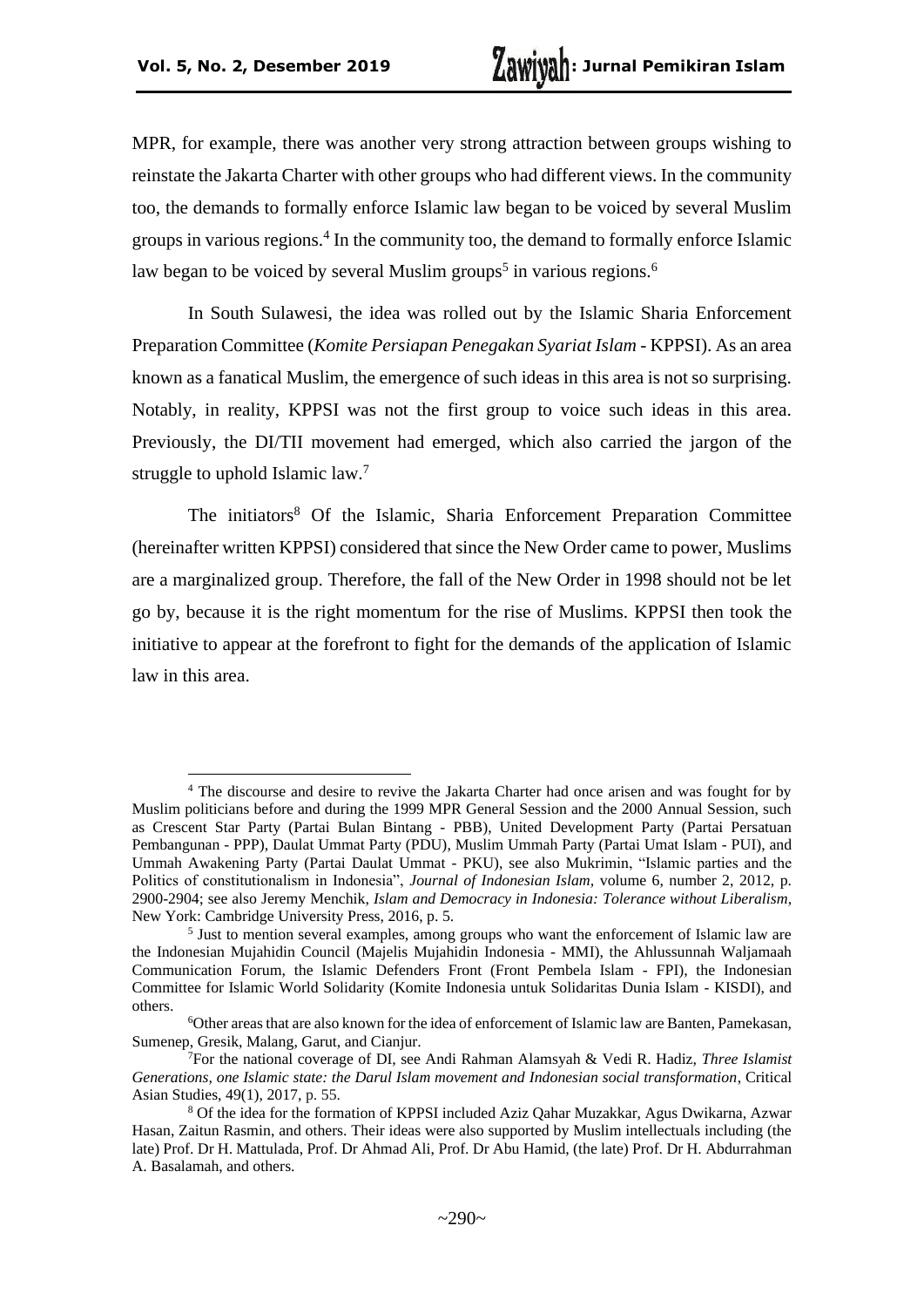The organization, which was declared in October 2000, focused its struggle on demand for special autonomy for the implementation of Islamic law in South Sulawesi, as was the case in the Province of Aceh, which had received approval from the central government. In the Muqaddimah, the recommendation of the struggle of KPPSI stated that philosophically, historically and sociologically, the enforcement of Islamic law in this area is a must as well as the historical task of Muslims.<sup>9</sup>

For proponents who supported the KPPSI, historically Islam has always been the religion of the kings and their people in this area, becoming the basis of orientation and way of life. That is why South Sulawesi was then labelled "*Serambi Madinah*" (the Verandah of Medinah).<sup>10</sup> Sociologically, the fact that the majority of the population of South Sulawesi is Muslim is a strong reason to support that idea. The fact that the legal system applied so far has proven ineffective in resolving the problems of the Ummah, for KPPSI supporters to be used as a philosophical reason to strengthen their ideas.

This paper is focused on the historical and sociological arguments that occur in South Sulawesi. This paper is expected to be useful to broaden the horizon of Islamic politics. In this regard, Muslim understanding is not only concentrated on one idea which the fundamental reasons are still debatable is expected to be able to think of the constraints and limitations faced concerning the heterogeneity of life South Sulawesi Muslims are dealing with Republic of Indonesia state policies. This section also presupposes that Muslims are willing to renew their struggle strategy, so that the political experience of Islam in Indonesia in general, which has much history, is coloured by a counterantagonistic atmosphere - not only with the state but also with other Muslims -, no longer happening, without forgetting guidance moral and ethical values taught by Islam.

<sup>9</sup> See, *Hasil-Hasil Keputusan Kongres Umat Islam Sulawesi Selatan*, Makassar, 19-21 Oktober 2000/21-23 Rajab 1421 M, p. 6.

<sup>&</sup>lt;sup>10</sup> According to Ahmad M. Sewang (Muslim historian of South Sulawesi), the term Serambi Madinah was first known after the G-30 S / PKI incident when the atmosphere of people's lives at that time was filled with fear of being labelled by the government as PKI minions. Among the efforts to free themselves from these suspicions, the Muslims in this area then made closeness to religious aspects as a choice because it was practically contrary to the teachings of the atheist PKI. Nevertheless, in later developments, some suggested that the choice be associated with the name Veranda of Medina as a counterpart to the title given to Aceh as the Veranda of Mecca. Interview with Ahmad M Sewang in Makassar, May 17, 2003. Nevertheless, for some people, the term is still not widespread and therefore still needs more in-depth study, primarily if it is then used as one of the steps in demanding the application of Islamic law in this area, as is the case in Aceh. Interview with Minhajuddin (Islamic religious leader), Makassar, May 18, 2003.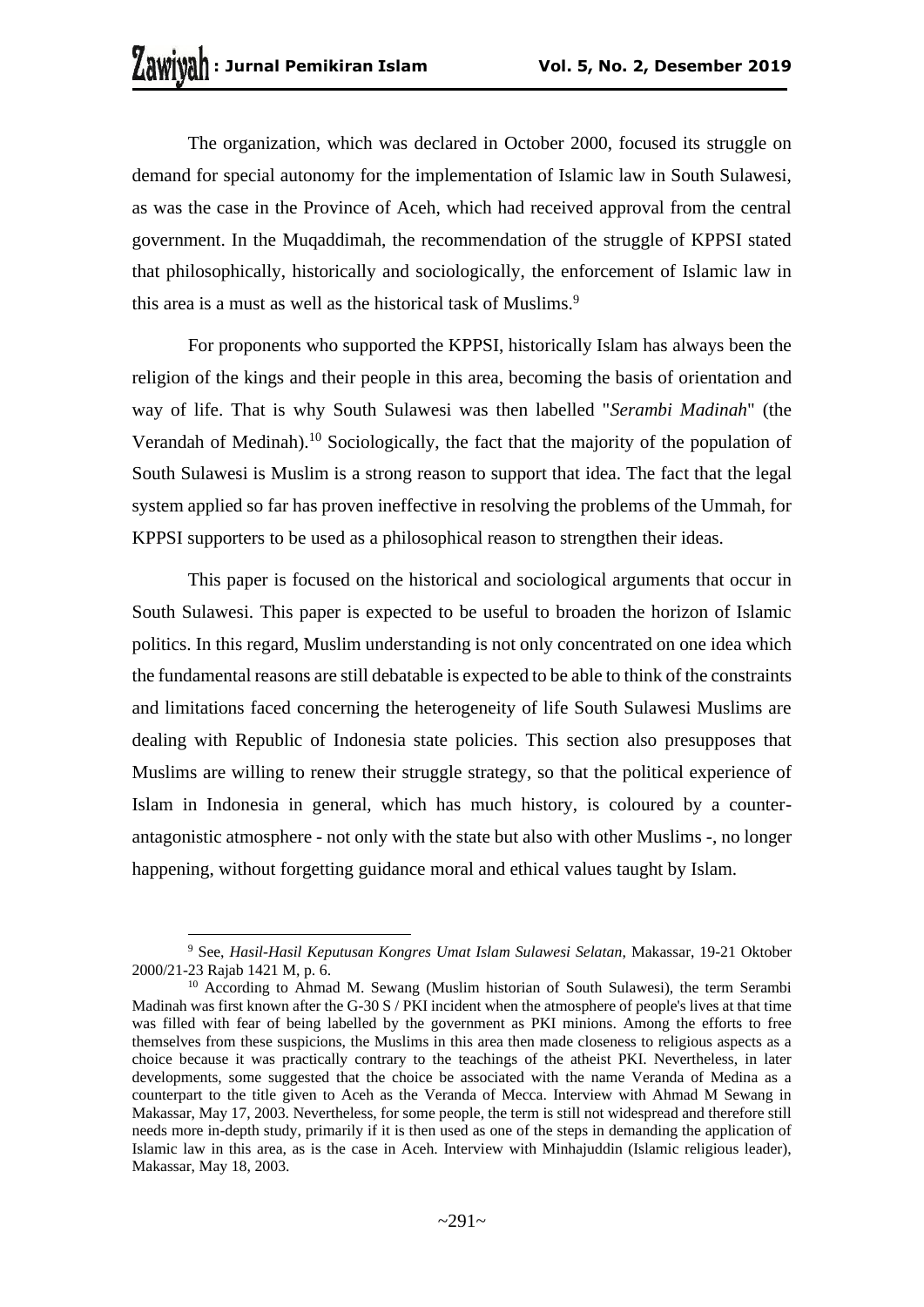#### **Historical Arguments for Sharia Enforcement in South Sulawesi**

The emergence of the idea of upholding Islamic law in South Sulawesi as championed by KPPSI in the reform order as it is today is not something new in Muslim communities in this area. A group of Muslims had previously fought such an idea in this area during the Old Order who called themselves the Darul Islam, the Indonesian Islamic Army (*Darul Islam/Tentara Islam Indonesia* - DI/TII) group.<sup>11</sup> Even though the nuances of thought and orientation of the struggle were different from those currently supported by KPPSI supporting actors, the emergence of the DI/TII movement beforehand was still interesting to mention.

In the history of South Sulawesi, the emergence of the Darul Islam Movement or the Indonesian Islamic Army (*Gerakan Darul Islam/Tentara Islam Indonesia* – DI/TII) in the 1950s was led by Abdul Qahhar Mudzakkar<sup>12</sup> The movement that lasted from 1950-1965, although in reality it was often regarded as only a form of disappointment for a group of soldiers whose aspirations were not given much attention to the central government at that time;<sup>13</sup> However, in reality, the issue at that time was also oriented towards efforts to uphold Islamic law in South Sulawesi by forming a demarcation area in which Islamic law was applied as a basis for decision making, in accordance with their concepts and understanding of the Shari'a itself.

<sup>&</sup>lt;sup>11</sup> Although history tells us that since the age of the kingdom in this area Islamic sharia has been enacted, then if this section is limited explicitly to tracing during the DI/TII period, then it is not intended to behead the historical event. However, it was solely intended to seek an adequate explanation of the accusations raised in the community that the emergence of KPPSI was a new form of the DI/TII struggle. The community's assumptions were mainly built from the fact that in various activities carried out by KPPSI, many were attended by old figures of former DI/TII and their families, especially with the election of Asiz Qahhar (youngest son of Qahhar Mudzakkar) as Chair of the KPPSI Tanfidziyah Lajnah.

<sup>&</sup>lt;sup>12</sup> The name Qahhar Mudzakkar is often found in many versions. Sometimes it is written with Kahar Muzakkar, Kahar Mudzakkar, Qahar Muzakkar, Kahar Mudzakkir and others. However, based on his own admission, the truth is Abdul Qahhar Mudzakkar. He explained in detail; Abdul means Servant, Qahhar means the mighty, Mudzakkar means male. So, Abdul Qahhar Mudzakkar means male servant of God, see Abdul Qahhar Mudzakkar, *Tjatatan Bathin Pedjoang Islam Revolusioner*, Jilid III (Singapura: Qalam Press, 1382 H), p. 113. Furthermore, the name Qahhar Mudzakkar must be done carefully, because some writers liken it to Kiyai Haji Abdul Kahar Mudzakkir. For example, it says: "Especially Ki Bagus Hadikusumo and Kahar Muzakkir (who would later become terrorist leaders of the Darul Islam of South Sulawesi) ... For this reason, see Pipitseputra, *Beberapa Aspek dari Sejarah Indonesia Aliran Nasionalis, Islam, Katolik sampai Akhir Zaman Perbedaan Paham* (Ende-Flores: Nusa Indah, 1973), p. 304. Pipitseputra's statement was clearly invalid because Abdul Kahar Muzakkir was a signatory figure of the Djakarta Charter who never rebelled.

<sup>13</sup> Anhar Gonggong, *Abdul Qahhar Mudzakkar: Dari Patriot hingga Pemberontak* (Jakarta: Gramedia Widiasarana Indonesia, 1992), p. 94-97.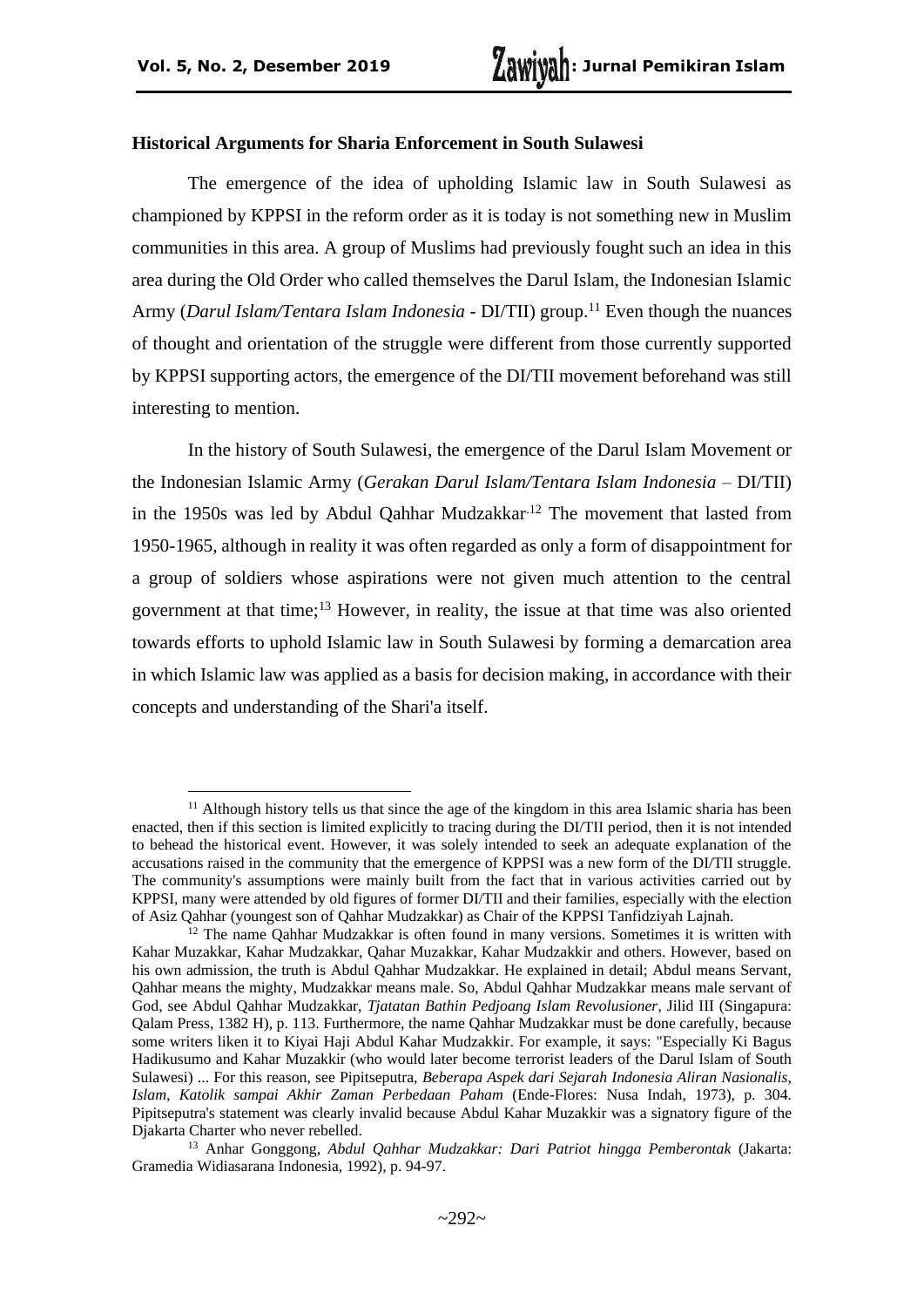If our attention paid to the development process of the Qahar Mudzakkar movement, then there appear to be two stages of making Islam the ideology of the movement. The first phase, from 1950-1953, which Abdul Qahhar Mudzakkar referred to as a time of mobilization and a transition period;<sup>14</sup> dan tahap kedua dari tahun 1953-1965 yang diistilahkan sendiri oleh Qahhar Mudzakkar dengan Revolusi Islam.<sup>15</sup>

In Qahhar's view, the community had experienced the damage he termed as "swimmer check" ("*centang perenang*").<sup>16</sup> The global community groups at that time, such as liberalism, fake communism and religious world groups (outside of Islam) were regarded as factors that damage the world community.<sup>17</sup>

He put it in this way:

... "Liberalism world-class became drunk and forgot the land, fearing and dragging humans with the "nuclear" results of the technical ingenuity of the ratio. The Communist world group went crazy and forgot the land, fearing and dragging people into the "realm of animal association" with the "nuclear" threat of technical results with rational intelligence as well. The world group of Gadungan Nationalism is fueling the spirit of greed and greed nationality, the spirit of nationalism is narrow and narrow, throwing religion outside the fence of the State, inciting people to rebel and fighting endlessly. The world-class of Religion (outside of Islam), which denies the Oneness of God, such as Judaism, Christianity, Hinduism, Buddhism, and so on. Becoming confused with the religious conviction, because they associate the Lord Jang Almighty, and cause them to live adrift in a world of doubt, "is doubt over the truth of Agamanja, doubt over the power of humanpersonified spirits, doubt over the authority of human spirits, and doubt over all the Gods and statues they prayed to."18

After giving his analysis like that, Qahhar mentioned that only Islam could improve the situation of the world community. With his belief in the truth of Islam, he argues as follows:

"The teachings of Islam carried by the Prophet Muhammad are much broader, more complete, more perfect, (covering human life in the world and hereafter), than the Adoration of the Prophet Musa (peace be upon him) in the Torah and the Adjunct of the Prophet Jesus (peace be upon him) in the Gospels. The Islamic teachings brought by the Prophet Muhammad covered all layers of the Human Ummah on the entire surface of the

<sup>14</sup> Qahhar Mudzakkar, "Tjatatan Bathin," *op. cit*., jilid I, p. 11.

 $15$  *Ibid.* 

<sup>&</sup>lt;sup>16</sup> The term that he intended to describe the situation of the world community that was hit by the crisis of chaos at that time was used by Qahhar in various writings. See for example another book: *Revolusi Ketatanegaraan Indonesia Menudju Persaudaraan Manusia* (Makassar: Hasanuddin University Press, 1381 H), p. 21; "Tjatatan Bathin," *op. cit.*, jilid III, p. 11, and others.

 $^{17}$  A description of the classification of the world community as intended above, see "Tiatatan" Bathin," *ibid*., p. 11-41.

<sup>18</sup>*Ibid*., p. 10-11.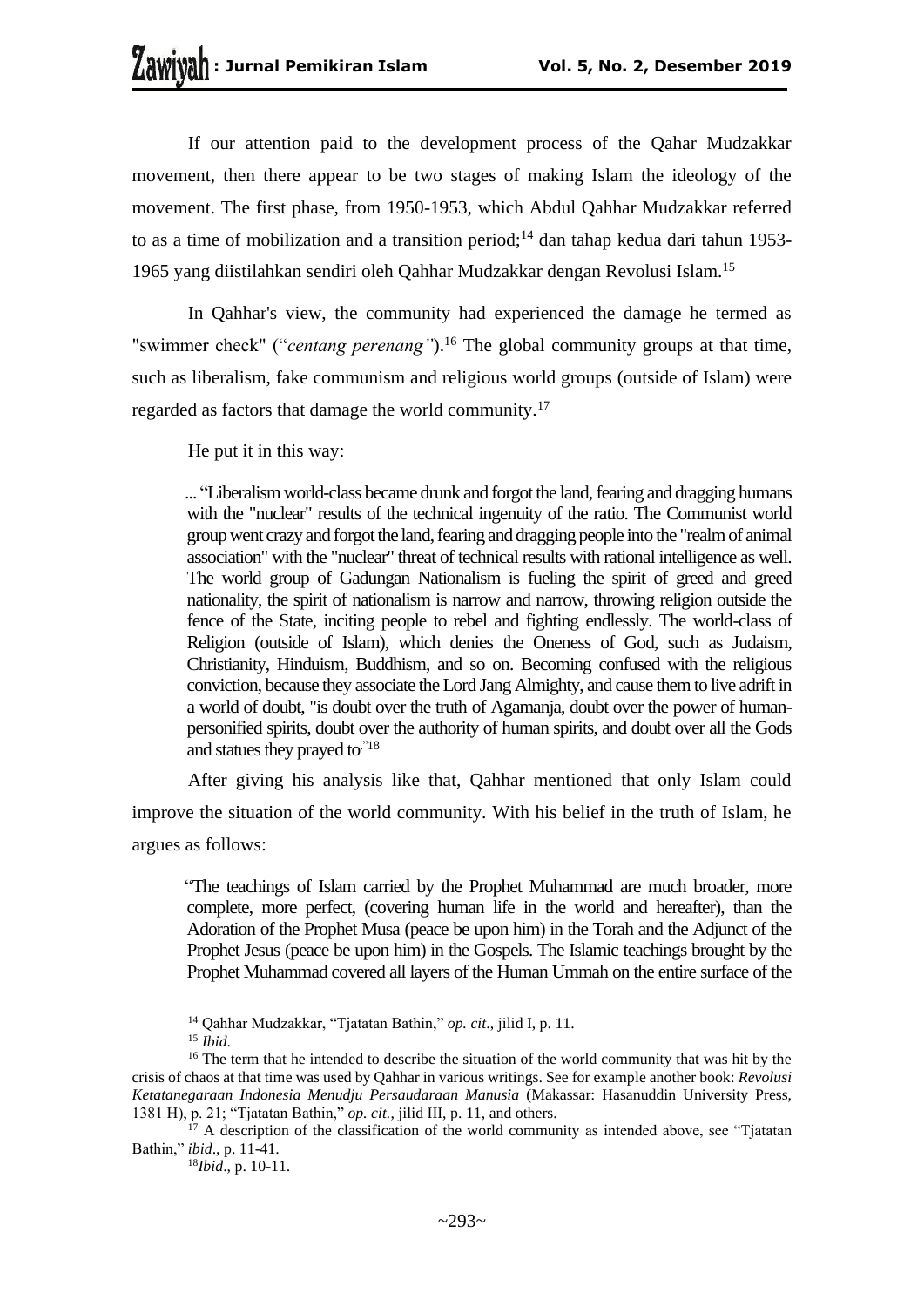Earth, while the religion of Judaism and Christianity was only devoted by God to the Children of Israel." 19

Based on his opinion, he made the teachings of Islam as the foundation of his movement and was not only intended for the Indonesian people, but also for world peace. In his letter to President Sukarno, it was stated that efforts to fight for world peace without moral force and without religious teachings, were in vain.<sup>20</sup> Therefore, in the interpretation of Qahhar Mudzakkar, neither capitalist liberalism nor forced communism can possibly save the world community.<sup>21</sup>

In its interpretation, the world problem faced today is not the advance of socialism-communism to replace capitalism-liberalism, but the growth of the spirit of human unity in the form of demands for self-determination. Departing from such a line of thought, Abdul Qahhar Mudzakkar advocated what he called Ichwatunism, a term derived from QS al-Hujurat verse 10 which reads: *Innamal Mu'minuna Ichwatun* ... which means: "Those who truly believe in God are "brothers."<sup>22</sup> The teachings he advocated, according to Qahhar, were the spirit of Islamic nationalism that had been neglected by the religious scholars and leaders of the Islamic world. That caused the Muslim community throughout the world to become paralyzed. Because of the neglect of *"Ichwatunism"* by the religious scholars and leaders of the Islamic world:

... "[T]hen the Islamic Ummah group is involved in rioting, making patchy matters of statehood, eliminating religion from the state and participating in seeking the structure of the state system, tracing the composition of the "fake nationality" system which is chaotic outside Islam, as happened in Turkey, Egypt, Syria, Iran, Iraq and so on". 23

Based on such beliefs, Abdul Qahhar Mudzakkar invited President Sukarno to become an advocate of world peace based on Islamic teachings. The invitation was conveyed in one of his letters:

Bung Karno, whom I respected!

"How happy and great our nation is under the leadership of Bung Karno if now and now Bung Karno as the great leader of Islam, the great leader of the Indonesian people, comes forward to appeal to the world community which is being feared by World War III, feared by the Nuclear power, returned to the road peace and peace which is indicated by God in

<sup>19</sup>*Ibid*., p. 39.

<sup>20</sup> Abdul Qahhar Mudzakkar, "Revolusi", *op. cit.*, p. 26.

<sup>21</sup>*Ibid*., p. 74.

<sup>22</sup>*Ibid*., p. 76.

<sup>23</sup> *Ibid*.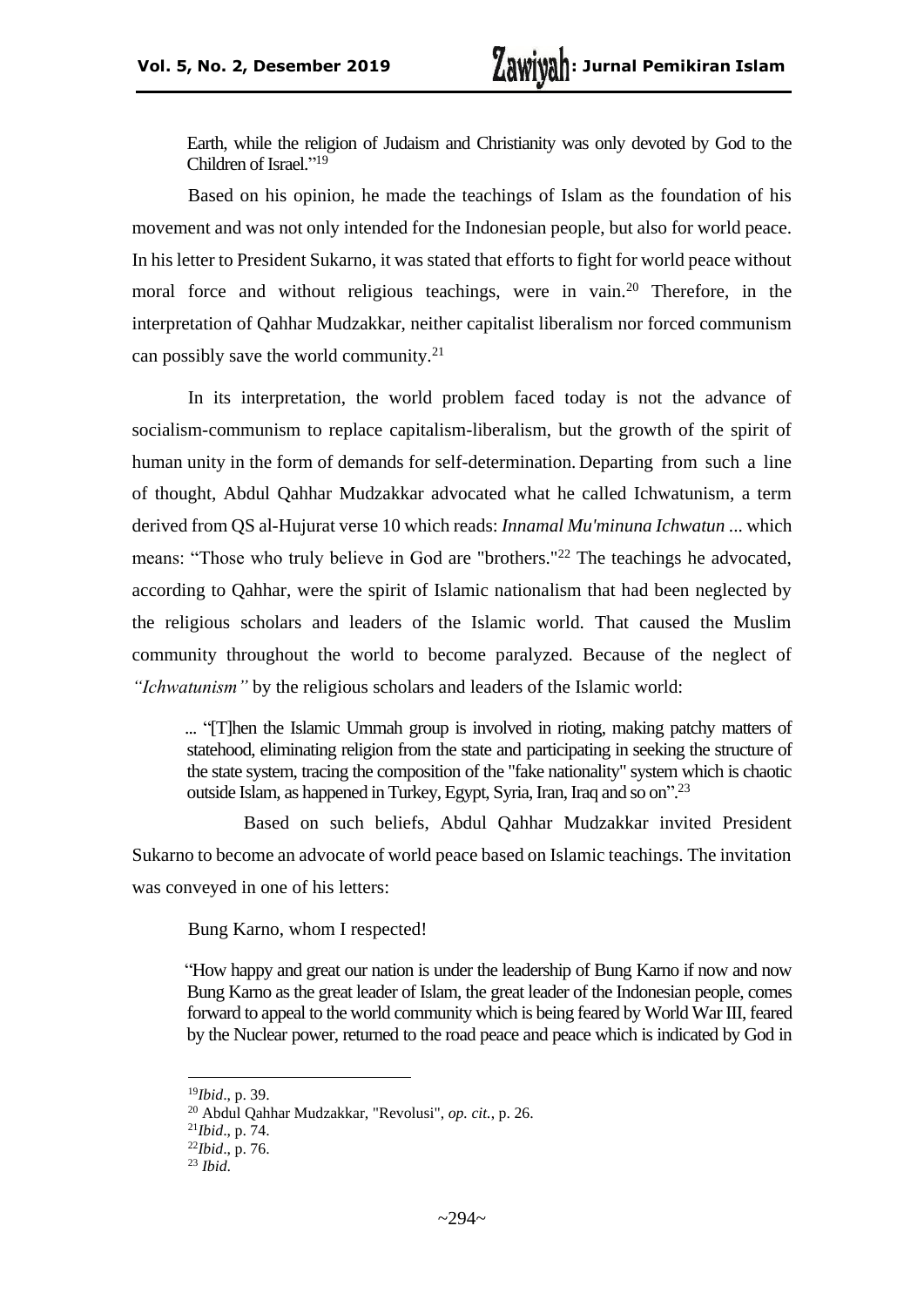all of its precepts which are in the Book of Sutji al-Qur'an and in the Books of Other Religion Sutji." 24

After inviting President Sukarno to appear as a world figure who called for peace in accordance with Islamic teachings, Abdul Qahhar Mudzakkar showed the way. According to him, the straightforward way was "to replace Pantjasila with the Philosophy of God."<sup>25</sup> The complete sound of the decree proposed by Qahhar to Sukarno through his letter was to replace Pancasila with The Islamic Adjunct and the Other Religious Admissions, which were adopted by all Indonesian tribes."<sup>26</sup>

Because of his strong acceptance and belief in the truth of Islam, during his leadership of the Darul Islam / Indonesian Islamic Army movement in the South Sulawesi region, Qahhar Mudzakkar enforced Shari'a laws in total accordance with his understanding and their natural form.

During the implementation of Islamic law at that time, the level of crime and disobedience in society can indeed be minimized, as explicitly stated by Ja'far Sanusi. At length, the cleric figure who was once the Chair of the Ulema Council in one of the districts in South Sulawesi compared the level of disobedience and criminality that occurred in the community when Islamic Sharia was enacted or not.<sup>27</sup>

Although it is possible that when the DI / TII movement came to power, the level of crime committed by community members can be minimized, but other phenomena are very paradoxical with Ja'far's argument. As stated by Anhar Gonggong, it was during the DI / TII period that various forms of crimes were committed, both to the soul and property committed by followers of the  $DI / TII$  movement.<sup>28</sup> Crimes against the soul are mainly committed against those who openly display an attitude of disloyalty towards the movement, while crimes in the form of robbery, theft and the like are committed to secure food supplies for the continuation of the struggle.

If these deviant behaviours are connected with the mission of the struggle they are touting, namely the struggle for the establishment of an Islamic state in which Islamic Sharia is implemented, then for reasons that are easily understood, such movements will not get sympathy and support. Indeed, the people of South Sulawesi at that time were patterned in groups that were pro and contra. Those who are pro are generally groups of people who feel they have benefited from the movement, both directly and indirectly. However, the majority of the population still considers the movement only as a splinter

<sup>24</sup>*Ibid*., p. 25.

<sup>25</sup>*Ibid*.

<sup>26</sup>*Ibid*.

<sup>27</sup> Interview, Ja'far Sanusi (Ulama), Pinrang: 2 July 2017.

<sup>28</sup> Anhar Gonggong, *op. cit*., p. 57.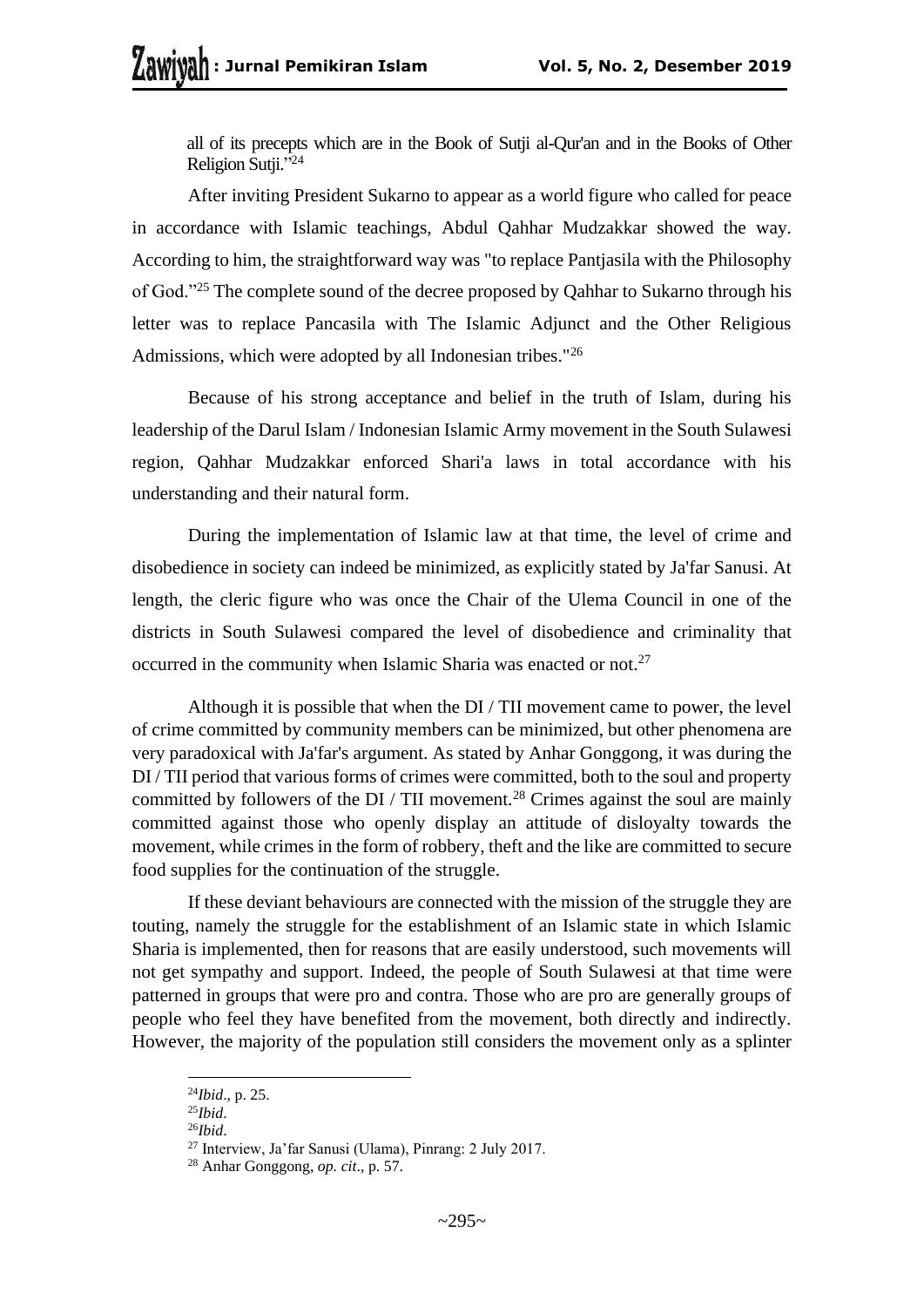movement, which fights for and or in the name of Islam not because of ideological awareness alone, but more because of social and political factors.

Therefore, too, when the TNI successfully paralyzed the movement in 1965, the people of South Sulawesi welcomed it joyfully, and even during the process of suppressing the movement, there was no lack of assistance given by the population to the TNI to accelerate its crackdown.<sup>29</sup>

The phenomenon of community involvement, if interpreted, would mean that the issue of enforcement of Islamic law which was rolled out by DI / TII at that time did not get sympathy and community support, despite the fact that the majority of the people of South Sulawesi when it was a traditionally Muslim group, in the most general sense.

It is possible because of the bitter experience that the South Sulawesi people had just experienced at that time so that when there was a change of regime from the Old Order to the New Order, the issues presented by Muslim groups seeking support were no longer in the hearts of the people. That feels right by paying attention to the vote acquisition of Islamic parties in the elections conducted during the New Order.

The decline saw the political defeat of Islam in support of Muslims in this area to Islamic parties in every election. Even though in the 1950 elections, for example, the Masyumi Islamic party received majority support of 39.7%, followed by NU with 17.2%. However, in the 1971 election, which was attended by ten contestants, Golkar controlled all the battles in South Sulawesi.<sup>30</sup> Practically there had been no longer visible traces of the triumph of Islamic parties that influence the power since the 1955 general election. Masyumi, which used to lead the vote, even suffered a lethal blow earlier after it was dissolved in 1960.<sup>31</sup> The NU party, which succeeded at number three at the national level and number two in the province, became the only Islamic party that could still survive among the onslaught of the Golkar Party. Pada pemilu 1977, kala peserta pemilu hanya tiga, suara Golkar semakin kuat dengan rentang perolehan dari 55,7 % hingga 99,9 %. This was also the case with subsequent elections conducted during the New Order

 $29$  As was echoed by KH Latif Amin, a figure who became an eyewitness during the DI/TII movement said that since the DI/TII movement took place; the community did not feel sympathy because of the actions of their followers who often worried the population. Therefore, there is a government policy to crush the movement and immediately get a response from the public. One expression of the welcome was providing assistance in the form of valuable information about the existence of the group and by breaking the food supply chain, so that the movement's food supply was disrupted, although for this reason, the community had to bear the risk of robbery of the people's food products — author's interview with K.H. Latif Amin, Bone: 24 July 2015.

<sup>30</sup> See "Peta Politik Pemilihan Umum Propinsi Sulawesi Selatan," *Kompas*, 26 February 2004, p. 32.

<sup>31</sup> Sukarno dissolved Masyumi in 1960 because several of its foremost leaders (such as Mohammad Natsir and Safruddin Prawiranegara) who were involved in the PRRI Rebellion. See Deliar Noer, *Partai Islam di Pentas Nasional 1945-1965* (Jakarta: Pustaka Utama Graffiti, 1987), p. 349-357.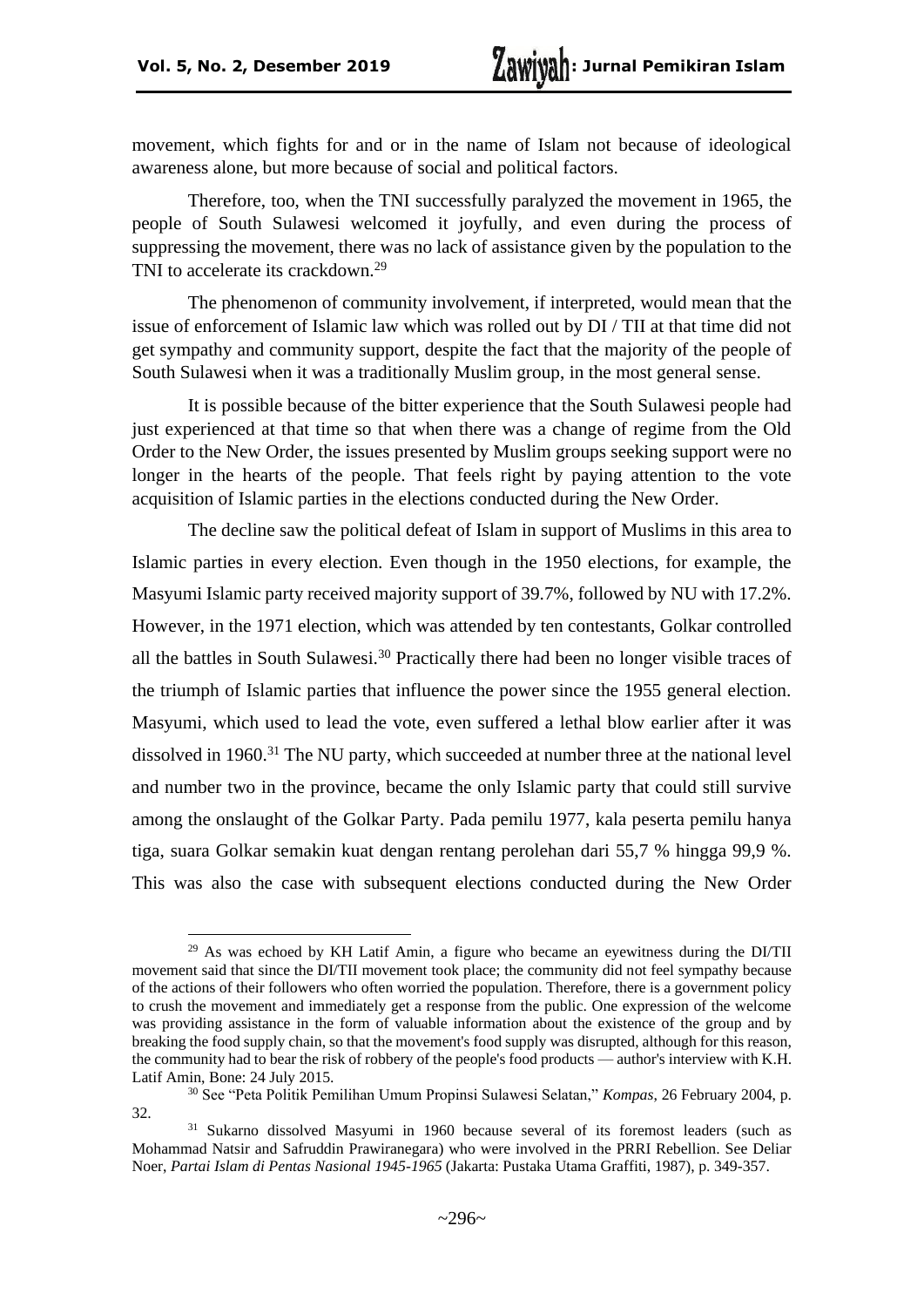government. Golkar Might even endure. The fall of the Suharto regime with Golkar as its political engine did not dampen the confidence of the people of South Sulawesi in Golkar. The banyan party won 66.5% of defeating old rival parties and new parties. PPP became the second most popular choice after Golkar with 8.4% of the votes, followed by the PDI with 6.6%. PAN became the newcomer party with the most significant vote despite only recording 3.5%. Besides PAN, other parties that received little support were PKB (1.6%), PBB (1.4%) and IPKI party (1.3%).<sup>32</sup> The 2004 legislative elections also showed results that were not much different, namely that Golkar was able to win majority support with a gain of up to 60.5%.

As an area with a robust Islamic basis, the data above shows that the so-called Muslims do not automatically become supporters of Islamic parties. On the other hand, this fact also shows that the ideological affinity of Muslims to Islamic parties is apparently not strong, on the contrary, the claims of Islamic parties as the sole channelling of people's aspirations - as they often appear in election campaigns - are challenging to accept and do not orrespond to reality in fact.

The fact that since the 1980s the PPP party was marked by severe internal conflict has also caused the party not only to lose prestige but also reduce its credibility as an Islamic party. It is not surprising then that many Muslims themselves became less sympathetic to this party.<sup>33</sup>

Apart from these problems, one thing is almost certain that the decline of Muslim support for the most part - not to mention everything - is motivated by the carrying out of engineering and ideological offensive<sup>34</sup> New Order politics such as political restructuring, depoliticization, floating mass politics, and so on.

Apart from the bureaucratic politics, which is carried out strictly by the government, by looking at political developments in the previous decade, it seems that among Muslims themselves there has been a significant shift in thought.<sup>35</sup> Repeated

<sup>32</sup> See Voting for the 1999 Election in the Province of South Sulawesi, in "Kompas," *loc. cit.*

<sup>33</sup> Syamsuddin Haris, *PPP dan Politik Orde Baru* (Jakarta: Gramedia Widiasarana Indonesia, 1991), p. 152.

<sup>34</sup> The term "ideological offensive" was put forward by Taufik Abdullah in his book *Islam dan Masyarakat: Pantulan Sejarah Indonesia* (Jakarta: LP3ES, 1987), p. 40.

<sup>35</sup> For the recent bureaucratization of Islam, see Dominik M. Müller & Kerstin Steiner, The Bureaucratization of Islam in Southeast Asia: Transdisciplinary Perspectives, *Journal of Current Southeast Asian Affairs*, 37 (1), 2018.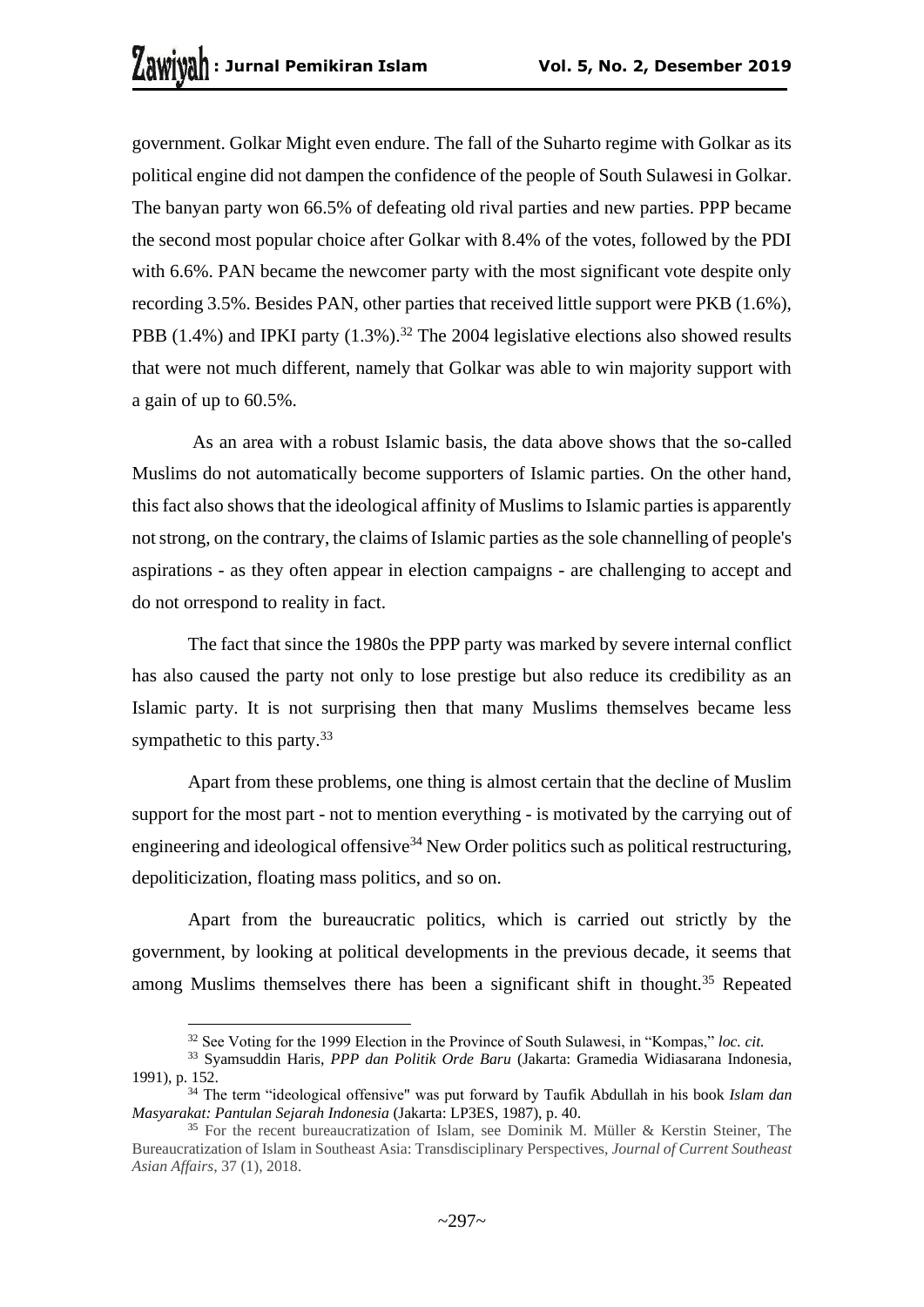failures in the political arena, the development of religious fields which are factually beneficial to Muslims, religious politics that are more accommodating to the aspirations of Muslims and so on, are factors that contribute to a shift in thinking among Muslims. In other words, because the situation is so far apart, the Muslims have begun to redefine and reformulate their existence and political position in the face of new developments, which they feel are different from previous periods.

This shift in thinking had an impact on the weakening of the remnants of the past Islamic political leadership, including their attitude towards Islamic figures. The influence of these Islamic figures, borrowing the term Fachri Ali, "although still respected, has completely been emptied of the political consciousness space of the people, especially among those who have been sacrificed."<sup>36</sup>

Such a view is accurate, mainly if it is associated with the acceptance of the Muslim community in this area towards past Islamic figures. Regarding the figure of Abdul Qahhar Mudzakkar, for example, who once gave rise to the idea of an Islamic state through its DI / TII movement, for the present context there is only very limited sympathy for specific regions, especially the Luwu region which has become the socio-cultural basis of the figure. While in other areas, his figure is considered controversial; some even consider him an opportunistic figure.

This opportunistic impression among the people of South Sulawesi was based on their understanding that the initial impetus for the DI / TII rebellion did not emerge from the theological-political awareness of the leaders and their supporters. There seems to have originated from the military policy of the central government that cannot be accepted by the ex-guerrillas fighters in this area. They demanded to be included in a specific block in the line of national armies formed at the time and wanted a separate military unit. Kawilarang, who was then serving as the Military Commander for Eastern Indonesia, refused the request. As he dismissed most of the ex-guerrillas' soldiers, he only wanted a small number of those chosen to be included in the TNI unit. Qahhar Mudzakkar (who was then in Java and was one of the charismatic guerrilla army leaders) was called home

<sup>36</sup> Fachry Ali, "Akomodasi Non-Politik Islam Indonesia dalam Struktur Orde Baru," *Prisma*, No. 3, Tahun XX, Maret 1991, p. 194.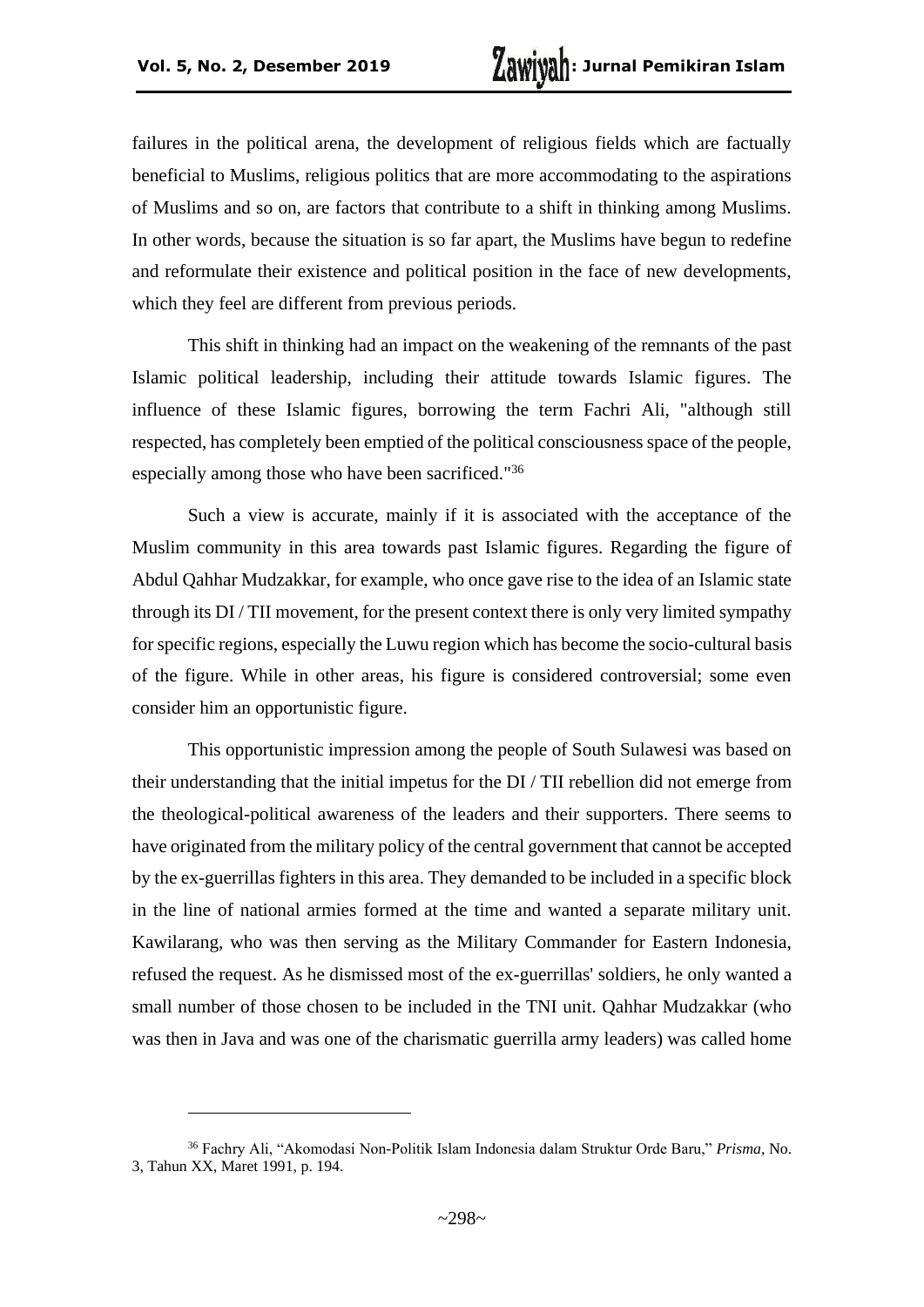and asked to mediate the conflict. After feeling that his efforts were not bearing fruit, he even joined in and led the resistance of the former guerrillas above.<sup>37</sup>

A short time later, this military resistance turned into open political separation from the concept of a unitary state as defined by the central government at that time. Only at this level of resistance did Qahhar Mudzakar contact Kartosuwiryo and accept his appointment as "TII commander for the South Sulawesi region," and it becomes "the part of Kartosuwiryo's NII in West Java."<sup>38</sup>

The events that lasted for fifteen years (from 1950-1965), apparently left a less sympathetic impression among the people. The behaviour of the leaders and supporters of the DI/TII movement when it was not infrequently committing crimes against souls and property and honour, felt the community was contradictory to the jargon of their struggle, namely the desire to establish an Islamic state with the implementation of Islamic law in it.

Because of the less sympathetic impression, when a similar idea reappears, namely the desire to uphold Islamic law as initiated by KPPSI, public opinion, especially in rural areas, is drawn back to the old idea. With a slightly suspicious tone, some even claim the idea as something to watch out for, even hostile.<sup>39</sup>

Apart from the general description of the lack of adequate appreciation of such ideas and the accompanying issues, it is clear that there have indeed been changes of mind among Muslims in South Sulawesi to no longer immediately support ideas in the name of religion without concrete actions, which is felt to be of direct benefit to them. Golkar's victory in every election in this area that was previously a conventional supporter of Islamic parties can be used as a reason to strengthen the conclusion that there have been intensive and striking ideological shifts and changes among Muslims in this area. The choice of Golkar was clearly based on the fact that this party, which according to them at

<sup>&</sup>lt;sup>37</sup> Complementary descriptions of the DI / TII Rebellion in South Sulawesi, see for example, B.J Boland, "The Struggle of Islam in Modern Indonesia," translated by Safroeddin Bahar: *Pergumulan Islam di Indonesia* (Jakarta: Graffiti Press, 1985); Anhar Gonggong, *Abdul Qahhar Mudzakkar: Dari Patriot Hingga Pemberontak* (Jakarta: Gramedia Widiasarana Indonesia, 1992).

<sup>38</sup> See B.J Boland, *op. cit*., p. 59.

<sup>&</sup>lt;sup>39</sup> Such views, the authors extract from informal conversations with communities in Pinrang District. Although in a limited amount and may be considered unable to represent the population of South Sulawesi society in general, such views also cannot be ignored. Even the same impression, the author also found in some areas, although for that, it is no longer done in an organized manner.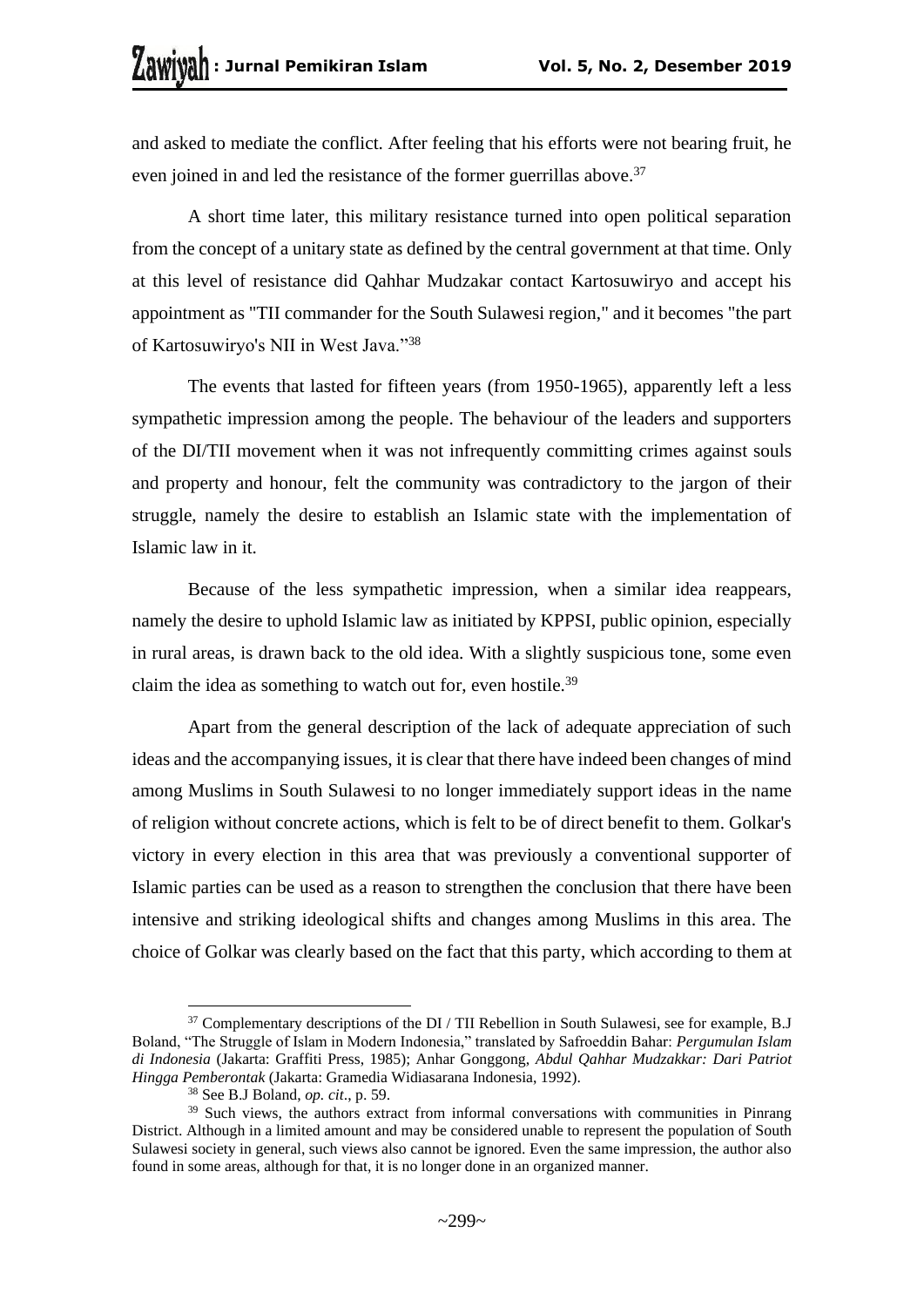the time had all the requirements, needed to improve their welfare. However, that does not mean that political Islam has disappeared altogether. Even though it has declined, it still has fanatical supporters among certain Muslims, especially groups that have primordial ties to the old Islamic political leadership.

## **The Philosophical and Sociological Arguments of Enforcement of Islamic Sharia in South Sulawesi**

Apart from historical reasons by considering the history of Islam in this area, the emergence of a desire to uphold Islamic law according to its initiator is also based on philosophical and sociological reasons.

Philosophically and sociologically, the fact that the system applied so far has proven ineffective in solving various existing problems. The system should be a reference: that it is time to think about the implementation of a new system that is believed to be effective in resolving various existing problems.

In Abdurrahman Basalamah's view, for example, one of the main causes of the crisis that has engulfed all aspects of people's lives today is mainly due to moral decadence. This was reflected in public service activities due to corruption, collusion, and nepotism. This is exacerbated by the law enforcement system, which is still very weak, apart from the fact that the legal substance here and there is still limited and part of it is still a colonial legacy, as well as law enforcement officials are still weak, especially in terms of morals. Very excited, he expressed his conviction that more than 90% of the people of South Sulawesi were dissatisfied with the positive law that had been in force so far.

According to Abdurrahman Basalamah, the swiftness of un-Islamic values that are rolling in the community further strengthens the demand for the establishment of Islamic law. South Sulawesi, which is known as a religious area today, is no different from other regions. Influence is rampant; tyranny is everywhere, and so on. Only the establishment of Islamic law can overcome it all. Comment Basalamah who is also the Chairperson of the Indonesian Muslim University Foundation Waqf Foundation (*Yayasan Badan Wakaf Universitas Muslim Indonesia*).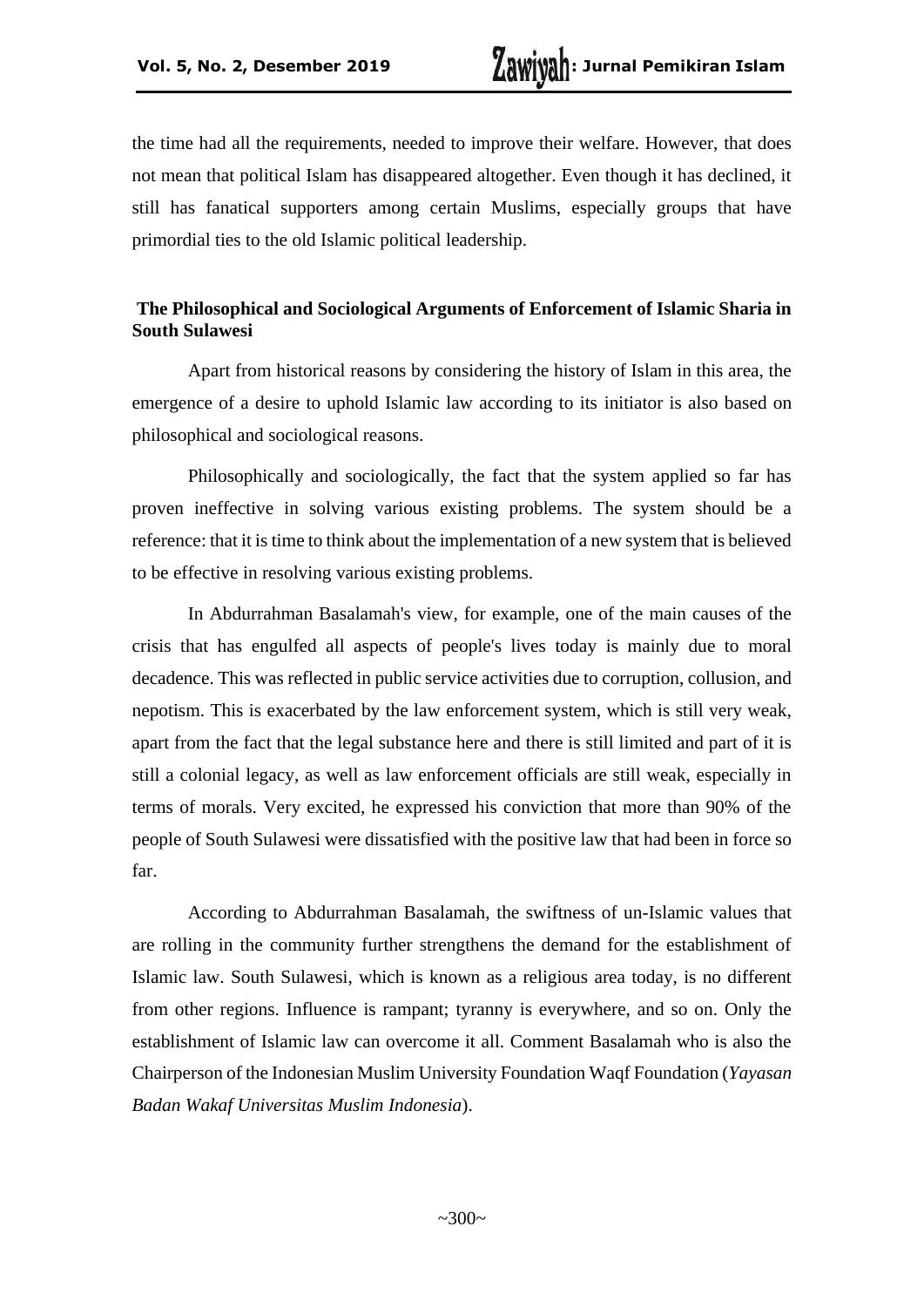In line with Basalamah, Ahmad Ali (Professor of Law at Hasanuddin University) philosophically describes the current state of the law in Indonesia. According to him, today, the level of citizens' trust in positive law is getting lower. That was caused by the public witnessing and knowing the existence of judicial mafia practices. Existing law and justice institutions can no longer be the last bastion for justice seekers. So sometimes, the community acts vigilantly in solving the cases it faces. Consequently, instead of crime can be suppressed, even more widespread.

Therefore, as a first step to reduce the outbreak of violence due to the reduced level of public trust in the government and law enforcement, it is essential to restore the confidence of citizens in the law and law enforcement.<sup>40</sup> What law? Of course, laws that are in accordance with the intrinsic value of the citizens of their communities. He added, the intrinsic value embraced by religious people certainly is the best choice for them. Moreover, for a Muslim, that choice is none other than the enforcement of Islamic law.<sup>41</sup>

Similar view held by Angregurutta M Nur Muhammad, when he explained the issue of the function of the Shari'a in social life so that it must be formalized, by quoting the opinions of experts ushul fiqh explained that the function of the Shari'a is to protect and guarantee the safety and security and welfare of mankind, which includes five basic demands called maqhásid al-syariat which include: (1) *hifz al-din*, guaranteeing the freedom of people to have a religion, (2) *hifz al-nasl*, guaranteeing the sanctity of heredity, (3) *hifz al-'aql*, protecting the mind from influences that damage the functioning of reason in human life, ( 4) *hidz al-nafs*, protect and guarantee human safety, and (5) *hifz al-mâl*, guarantee and protect human material rights.

For Nur Muhammad, this kind of sharia function can never be matched by secular law. Because in reality, secular law totally ignores the essential factors, which are the domain of religion.

... "[t]hat's why humans have been given basic guidelines to make the necessary rules and laws if there is no text in the Koran and the Sunnah, with their ijtihad, as long as it still refers

<sup>40</sup> Ahmad Ali, "Penegakan Syariat Islam (Suatu Tinjauan Sosiologi Hukum)", Unpublished *paper presented at the National Seminar on Enforcement of Islamic Sharia through Special Autonomy in Terms of Various Aspects* (Makassar, 22 June 2001), p. 7.

<sup>41</sup> *Ibid*.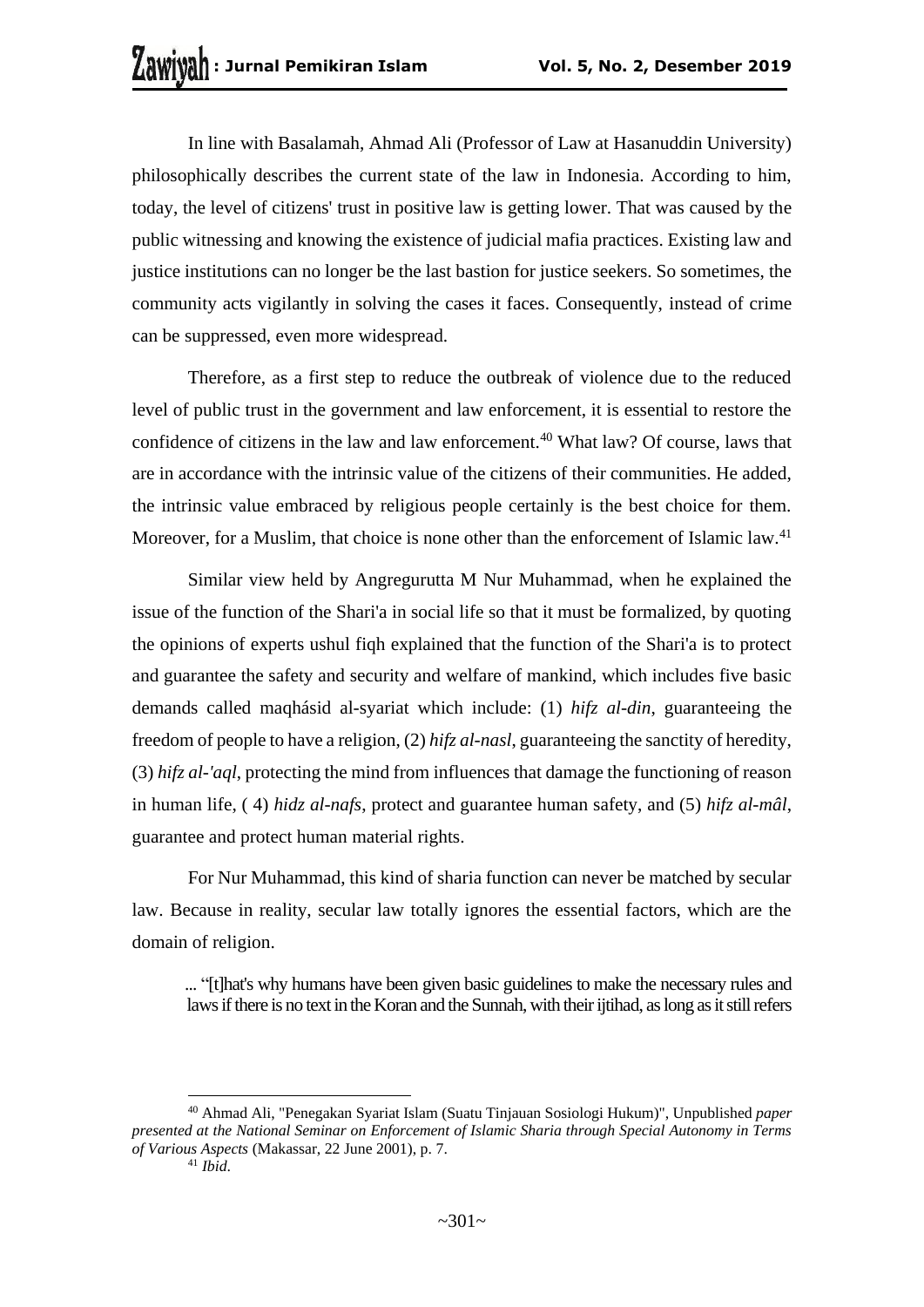to the five principles. Because of this, Muslims in South Sulawesi can only live well and make meaningful contributions, if Islamic law can be enforced in this area."<sup>42</sup>

In the line of thought as stated by its initiators, KPPSI - as concretely stated by Sirajuddin (Secretary of the Shura Council of KPPSI) – who called for the implementation of Islamic law in kaffah by involving the government in its implementation. The following excerpts Siradjuddin's view about the implementation of Islamic law comprehensively (*kaffah*):

Carrying out Islamic law in full and comprehensive (kaffah) is a collective obligation and responsibility of every believer; (2) Intentions in carrying out some Islamic Shari'a and rejecting some others will lead to the narrowness of life in the world and the punishment of Allah in the hereafter; (3) The Islamic Sharia enforcement is the peak of the struggle of the Muslims as God intended to deliver the glory of human life; (4) The enforcement of Islamic Shari'a in a kaffah is a concrete form of piety to Allah Almighty and becomes the solution of all crises and problems of human life.<sup>43</sup>

Furthermore, rather emotionally, Siradjuddin rejected the assumption of some circles who said that the application of Islamic law was described as an orientation of the past and the desert community. According to him, these expressions are a mirror of Islamaphobia that has entered into the minds of Muslims.

... "why are Muslims worried about Sharia law which is their religious law? Muslims are worried about clear and standard religious laws but are not worried about Western laws that are still patchy and have proven ineffective at solving problems. Today, Muslims tend to accept laws that are enforced nationally but reject laws that are enacted sharply".<sup>44</sup>

According to another KPPSI figure, Aswar Hasan, the fear of some circles about the implementation of Islamic law is groundless. It is partly because if one wants to be honest with the history of this nation, surely you will not evade the fact that the life of this nation is imbued with the Jakarta Charter. In fact, when the Presidential Decree of July 5, 1959, was rolled out by Sukarno, the Jakarta Charter was said to animate the 1945

<sup>42</sup> Interview with KH M Nur Muhammad, Makassar: 20 March 2017.

<sup>43</sup> Among a number of KPPSI figures, such as, Sirajuddin who were the most active in disseminating KPPSI ideas through his writings. Several writings he published in the internal circles of KPPSI much helped the writer in understanding the direction and objectives of the KPPSI struggle. His position as Secretary of the KPPSI Shura Council was organizationally strategic, making it possible to scrutinize the wheels of the organization. Therefore, perhaps it is not excessive if a number of his writings on KPPSI can be claimed to represent the true colours of KPPSI, especially so far, there have been no complaints from KPPSI figures about these writings.

<sup>44</sup> Interview with Siradjuddin, Makassar: 15 July 2017.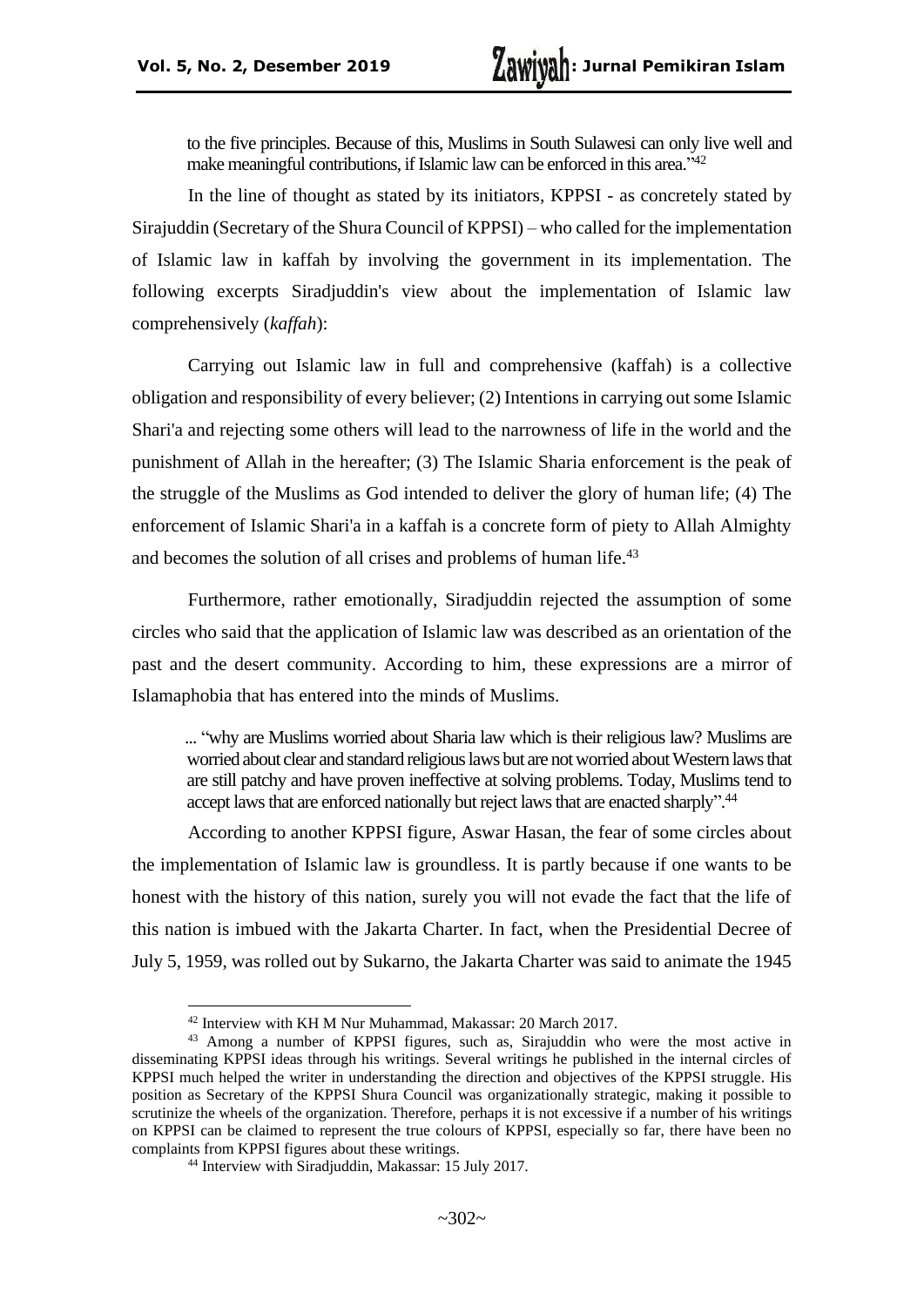Constitution. In addition, in Indonesia alone, the Jakarta Charter had become the first constitution ratified by the founders of this Republic. The KPPSI Advisory Board Member believes:

"If the Jakarta Charter is included in the Constitution, then Muslims will have a constitutional footing if they wish to convey their aspirations. During this time, every Muslim voice the Jakarta Charter, always declared contrary to the Constitution, Pancasila and government policies." 45

Enthusiastically; but regrettably, Aswar Hasan said that existing Muslim leaders no longer had a strong commitment to making this happen, as had been shown by Islamic leaders in the BPUPKI and PPKI sessions.<sup>46</sup> "In his analysis, if the Charter Jakarta has been successfully included in the amendments to the 1945 Constitution, so KPPSI no longer needs to ask for a legal umbrella in the form of special autonomy for the implementation of Islamic law.

Finally, one commentator put it succinctly in this way: Not surprisingly, the main point on the KPPSI's agenda was the incorporation of Sharia-inspired regulations into the legal system of South Sulawesi. Politically, the kppsi took, and still takes, an anti-New Order and anti-corruption stance. Sharia will increase law and order, so the argument goes. Moreover, the KPPSI argued that the Sharia policy for Aceh has opened up the legal possibility for a further 'shariatisation' of regions with a traditionally strong Islamic character.<sup>47</sup>

# **Conclusion**

Although it is true that both historically and philosophically-sociologically, the arguments underlying the desire to enforce Islamic law are largely normatively justified, but the fact that there is no political situation can be interpreted as a fundamental justification for demanding the idea, making the idea still limited to discourse. Especially if then the struggle in that direction is pursued through political mechanisms too, with the

<sup>45</sup> Interview with Aswar Hasan, Makassar: 30 April 2017.

<sup>46</sup> *Ibid*.

<sup>&</sup>lt;sup>47</sup> Stijn Cornelis van Huis, "The Islamic Court of Bulukumba and Women's Access to Divorce and Post-Divorce Rights". In Kees van Dijk and Nico J.G. Kaptein (eds.) *Islam, Politics and Change: The Indonesian Experience after the Fall of Suharto,* (Leiden: Leiden University Press), 2016, p. 169-171.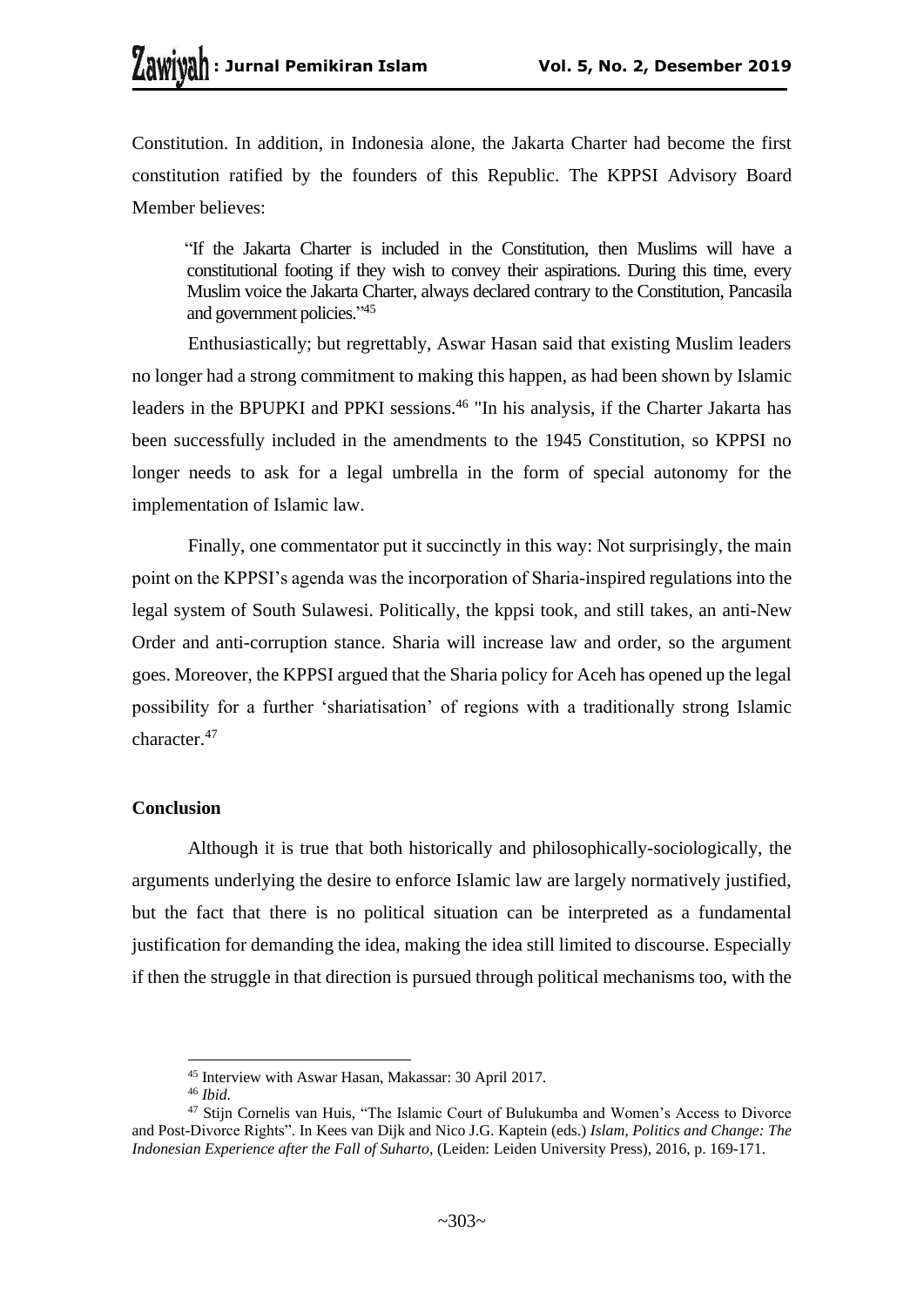demand for a legal umbrella in the form of special autonomy, then the idea seems to be less popular.

Therefore, it can be concluded that the emergence of KPPSI was more due to euphoric reasons among its supporters. It is, argaubly, a backlash against the long political experiences of Muslims whose history leaves more grim stories.

At the same time, the idea was triggered by a crisis that gave birth to frustration and a sense of oppression that manifested itself in the form of a large number of abuses of power by the elite and caused widespread corruption, political crime, weak law enforcement, and economic powerlessness. At the community level, the crisis took the form of increasing crime, fading social solidarity and rampant immorality. This has a direct effect on the decline in the legitimacy of the existing secular-based political and legal system. Then came the desire to return to alternative values and systems based on Islam.

Eventually, it becomes the most critical *raison d'etre* of the revival of religious movements such as KPPSI. If in reality, the movement emerged after the collapse of the New Order, then it was more because the era did provide sufficient space for the emergence of old and new ideas in an era marked by a climate of openness.

### **REFERENCES**

- Abdullah, Taufik. *Islam dan Masyarakat: Pantulan Sejarah Indonesia,* Jakarta: LP3ES, 1987.
- Al-Asymawi, Muhammad Sa'id. *al-Islâm al-Siyâsî.* Kairo: Dâr al-'Arabiyah lî al-Thibâ'ah wa al-Nasyr, 1987.
- Al-Na'im, Abdullah Ahmed. 1996. *Toward Islamic Reformation: Civil Liberties, Human Rights and International Law*. Syracuse: Syracuse University Press.
- Alamsyah, Andi Rahman & Hadiz, Vedi R., Three Islamist generations, one Islamic state: the Darul Islam movement and Indonesian social transformation, Critical Asian Studies, 49:1, 54-72, 2017. DOI: 10.1080/14672715.2016.1260887.
- Ali, Ahmad. "Penegakan Syariat Islam (Suatu Tinjauan Sosiologi Hukum)," Paper presented at the Seminar Nasional Penegakan Syariat Islam Melalui Otonomi Khusus Ditinjau dari Berbagai Aspek, Makassar, 22 June 2001.
- Ali, Fachry. "Akomodasi Non-Politik Islam Indonesia dalam Struktur Orde Baru," *Prisma*, No. 3, XX, March 1991.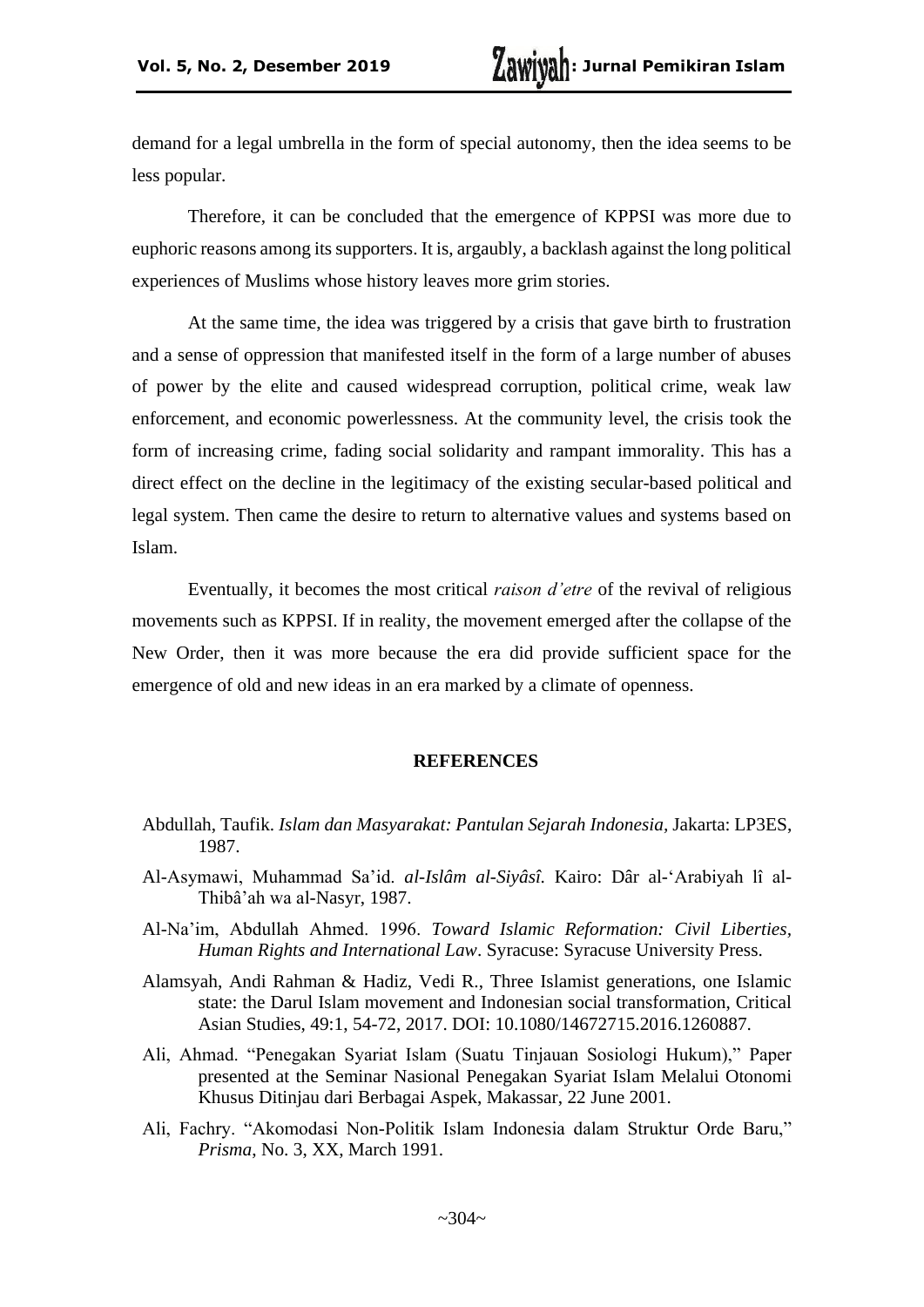- Anwar, M. Syafii. *Pemikiran dan Aksi Islam: Sebuah Kajian Politik Tentang Cendikiawan Muslim Orde Baru,* First Edition; Jakarta: Paramadina, 1995.
- Arkoun, Mohammed. "The Concepts of Authority in Islamic Thought," in Klauss Ferdinand and Mehdi Mozaffari (eds.), *Islam: State and Society,* London: Curzon Press, 1988.
- Boland, B. J. *The Struggle of Islam in Modern Indonesia*, Translated by Safroeddin Bahar *Pergumulan Islam di Indonesia*, Jakarta: Graffiti Press, 1985.
- Coulson, Noel J. *Hukum Islam dalam Perspektif Sejarah*. Jakarta: P3M, 1987.
- Effendy, Bahtiar. "Islam dan Politik Era Orde Baru," *Kata Pengantar* (Jakarta: Logos Wacana Ilmu, 2001.
	- \_\_\_\_\_\_\_. *Islam dan Negara: Transformasi Pemikiran dan Praktik Politik Islam di Indonesia,* Jakarta: Paramadina, 1998.
- Gibb, H.A.R. (ed.), *Whither Islam? A Survey of Modern Movement in The Moslem World*. London: Victor Gollancz Ltd., ND.
- Gonggong, Anhar. *Abdul Qahhar Mudzakkar: Dari Patriot hingga Pemberontak,* Jakarta: Gramedia Widiasarana Indonesia, 1992.
- Haris, Syamsuddin. *PPP dan Politik Orde Baru*, Jakarta: Gramedia Widiasarana Indonesia, 1991.
- Hodgson, Marshall G.S. *The Venture of Islam,* Chicago: University of Chicago Press, 1974.
- Hosen, Nadirsyah. Religion and the Indonesia Constitution: A Recent Debate. *Journal of Southeast Asian Studies,* 36(3): 419-440, 2005. Doi: 10.1017/5022463405000238.
- Ka'bah, Rifyal. "Syariat Islam di Aceh dalam Kerangka Negara Kesatuan RI," dalam M Thalib Puspokusumo (ed.), *Reformasi Hukum di Indonesia: Sebuah Keniscayaan*. Jakarta: Tim Pakar Hukum Departemen Kehakiman dan HAM, 1999.
- KPSI, *Hasil-Hasil Keputusan Kongres Umat Islam Sulawesi Selatan*, Makassar, 19-21 Oktober, 2000.
- Lapidus, Ira M. *A History of Islamic Societies*, Cambridge: Cambridge University Press, 1988.
- Maarif, Ahmad Syafi'i. *Islam dan Masalah Kenegaraan: Studi tentang Percaturan dalam Konstituante,* Jakarta: LP3ES, 1985.
- Mahfudh MD, Moh. *Politik Hukum di Indonesia*. Cet I. Jakarta: LP3ES, 1988.
- Menchik, Jeremy. Islam and Democracy in Indonesia: *Tolerance without Liberalism*  New York: Cambridge University Press, 2016.
- Mudzakkar, Abdul Qahhar. *Revolusi Ketatanegaraan Indonesia Menudju Persaudaraan Manusia*, Makassar: Hasanuddin University Press, 1381 H.

\_\_\_\_\_\_\_. *Tjatatan Bathin Pedjoang Islam Revolusioner*, Jilid III, Singapura: Qalam Press, 1382 H.